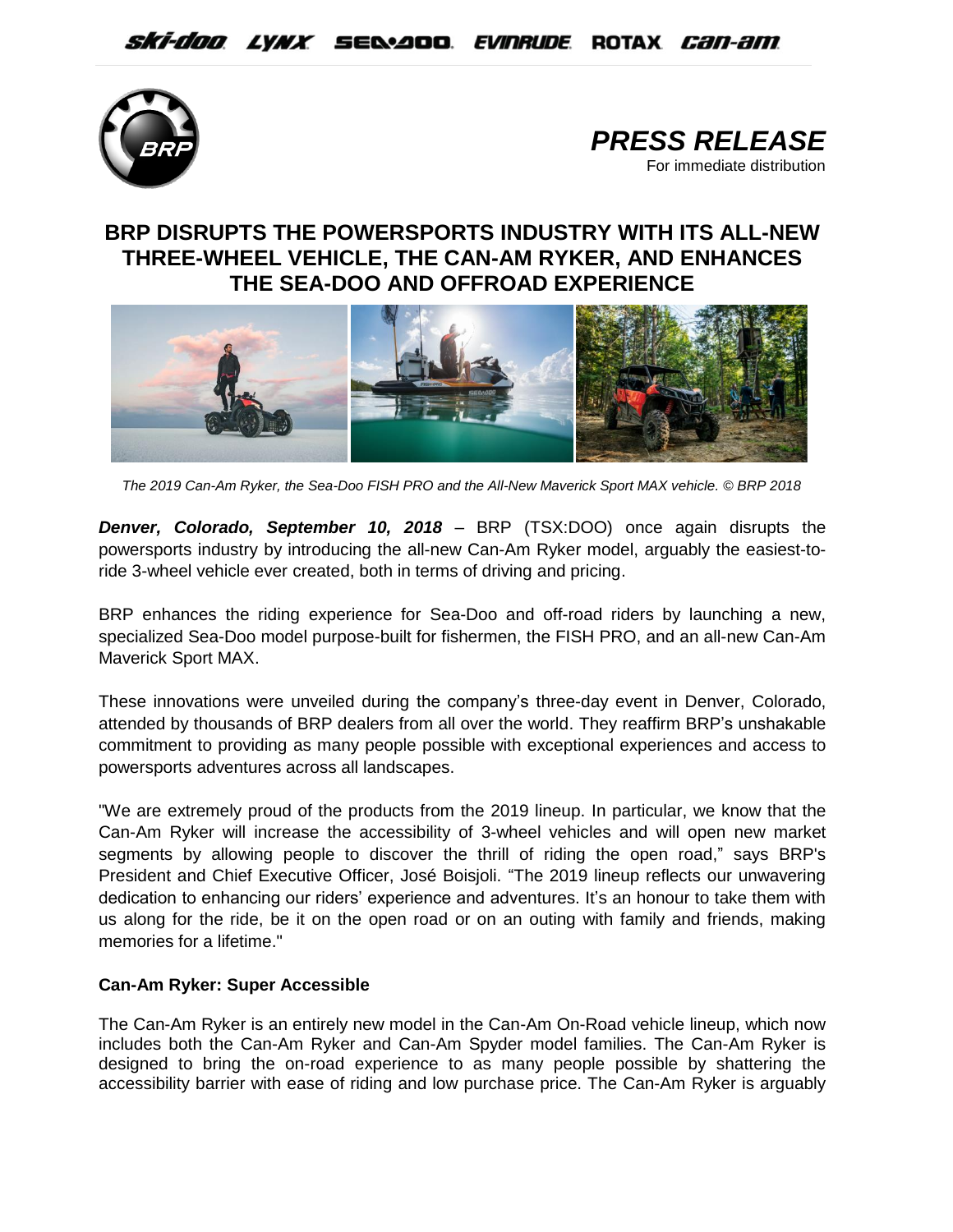the easiest-to-ride 3-wheel vehicle ever created. It has an automatic transmission so riders don't need to change gears, it's the *twist-and-go*!

"Our research has shown that thousands more people around the world would be willing to consider riding on three wheels if it were more affordable," said Josée Perreault, Senior Vice-President, Can-Am On-Road at BRP. "The Can-Am Ryker tackles that barrier head-on with no compromises – it's highly sophisticated and has a long list of innovative features and technology…plus it looks great and is a hell of a lot of fun to ride!"

# **Sea-Doo FISH PRO, Making Fishing Fun and Easier**

The 2019 Sea-Doo FISH PRO is the first and only true Personal Watercraft (PWC) built specifically from the factory for fishing. The FISH PRO has a long list of innovative features, including a Garmin\* Navigation and Fish Finder, making it the ideal watercraft for anglers looking for an unfair advantage when pursuing the ultimate trophy catch in any conditions.

"Recreational fishing is one of the top practiced activities in the world," said Bernard Guy, BRP Senior Vice-President, Global Product Strategy. "And while it grows in popularity, more and more people are discovering the benefits of fishing from a PWC. The FISH PRO is a perfect choice, combining the capability they need with the versatility to be used as a recreational watercraft."

Among the many benefits the Sea-Doo FISH PRO offers, PWC and fishing enthusiasts will enjoy the ease of access to fishing spots, from shallow freshwater to deep sea offshore, its accessibility, due to its lower purchase price and operating costs in comparison with other fishing vessels, its comfort and stability.

### **Maverick Sport MAX, Designed for Family Adventures**

The Can-Am Maverick Sport MAX DPS 1000R delivers riding excitement for up to four riders in a daring, precise and confident package. The versatile performance side-by-side vehicle is especially attuned for trails, improves the overall riding experience, supplies optimal performance and reduces cockpit noise. The designs and functions allow more comfort and roominess for four riders.

"The new Can-Am Maverick Sport MAX vehicle is designed for performance-driving enthusiasts who enjoy conquering off-road challenges alongside their friends and family," said Guy. "We continue to advance Can-Am ownership by equipping our vehicles with functional designs, superior ergonomics and specialty features to stand out against the competition."

Can-Am also unveiled three specialty vehicles driven by the enthusiasts. The new Maverick Sport X rc side-by-side vehicle comes factory-equipped for rock-crawling with a wider stance, higher clearance and added interior and exterior protection for operation in harsh environments. The inclusion of Smart-Lok\* with ROCK mode, high-grade FOX shocks, arched A-arms and larger tires provide exceptional maneuverability when the going gets rough.

Learn more about the 2019 Can-Am Off-Road lineup [here.](http://news.brp.com/phoenix.zhtml?c=254477&p=irol-newsarticle&ID=2366568)